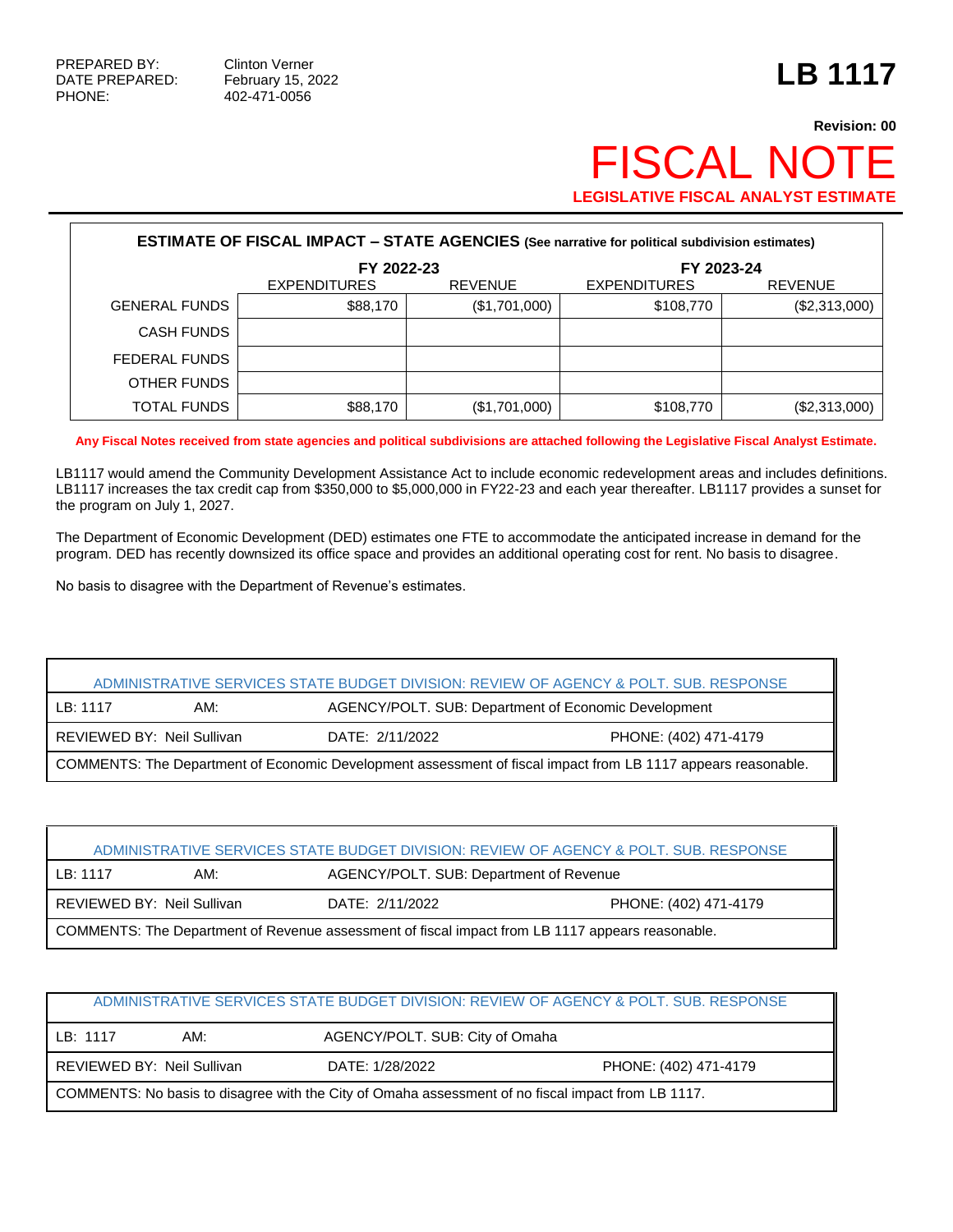**Please complete ALL (5) blanks in the first three lines. 2022**

| LB(1)<br>1117                                   |                     |                                                                   |                                             |            | <b>FISCAL NOTE</b>      |  |  |
|-------------------------------------------------|---------------------|-------------------------------------------------------------------|---------------------------------------------|------------|-------------------------|--|--|
| State Agency OR Political Subdivision Name: (2) |                     |                                                                   | Nebraska Department of Economic Development |            |                         |  |  |
| Prepared by: (3)                                | Dave Dearmont       | Date Prepared: (4) 2/9/2022                                       |                                             |            | Phone: (5) 402-471-3777 |  |  |
|                                                 |                     | <b>ESTIMATE PROVIDED BY STATE AGENCY OR POLITICAL SUBDIVISION</b> |                                             |            |                         |  |  |
|                                                 |                     | FY 2022-23                                                        |                                             | FY 2023-24 |                         |  |  |
|                                                 | <b>EXPENDITURES</b> | <b>REVENUE</b>                                                    | <b>EXPENDITURES</b>                         |            | <b>REVENUE</b>          |  |  |
| <b>GENERAL FUNDS</b>                            | \$88,170            |                                                                   | \$108,770                                   |            |                         |  |  |
| <b>CASH FUNDS</b>                               |                     |                                                                   |                                             |            |                         |  |  |
| <b>FEDERAL FUNDS</b>                            |                     |                                                                   |                                             |            |                         |  |  |
| <b>OTHER FUNDS</b>                              |                     |                                                                   |                                             |            |                         |  |  |
| <b>TOTAL FUNDS</b>                              | \$88,170            |                                                                   | \$108,770                                   |            |                         |  |  |
|                                                 |                     |                                                                   |                                             |            |                         |  |  |

### **Explanation of Estimate:**

LB1117 amends Section 13-203 to redefine community development area to include "any economic redevelopment area within a city of the metropolitan class. Section 13-108 is amended beginning in FY2022-23 and each year thereafter, to increase the amount of tax credits available under the Community Development Assistance Act (CDAA) from \$350,000 to \$5 million. The bill also adds a sunset to the CDAA tax credits beginning on 7/1/2027.

The department believes that the provisions of LB1117 will require the services of an Economic Development Business Consultant II. Operating costs include \$2,650 in additional rent.

|                                      |       |                                     | <b>BREAKDOWN BY MAJOR OBJECTS OF EXPENDITURE</b> |                                |
|--------------------------------------|-------|-------------------------------------|--------------------------------------------------|--------------------------------|
| <b>Personal Services:</b>            |       |                                     |                                                  |                                |
| <b>POSITION TITLE</b>                | 22-23 | <b>NUMBER OF POSITIONS</b><br>23-24 | 2022-23<br><b>EXPENDITURES</b>                   | 2023-24<br><b>EXPENDITURES</b> |
| A49012 Econ. Dev. Bus. Consultant II | 0.75  | 1.00                                | \$46,810                                         | \$63,980                       |
|                                      |       |                                     | 18,720                                           | 25,590                         |
|                                      |       |                                     | 9,360                                            | 12,800                         |
|                                      |       |                                     | 4,680                                            | 6,400                          |
|                                      |       |                                     | 8.600                                            | 0                              |
|                                      |       |                                     |                                                  | 0                              |
|                                      |       |                                     |                                                  |                                |
|                                      |       |                                     | \$88,170                                         | \$108.770                      |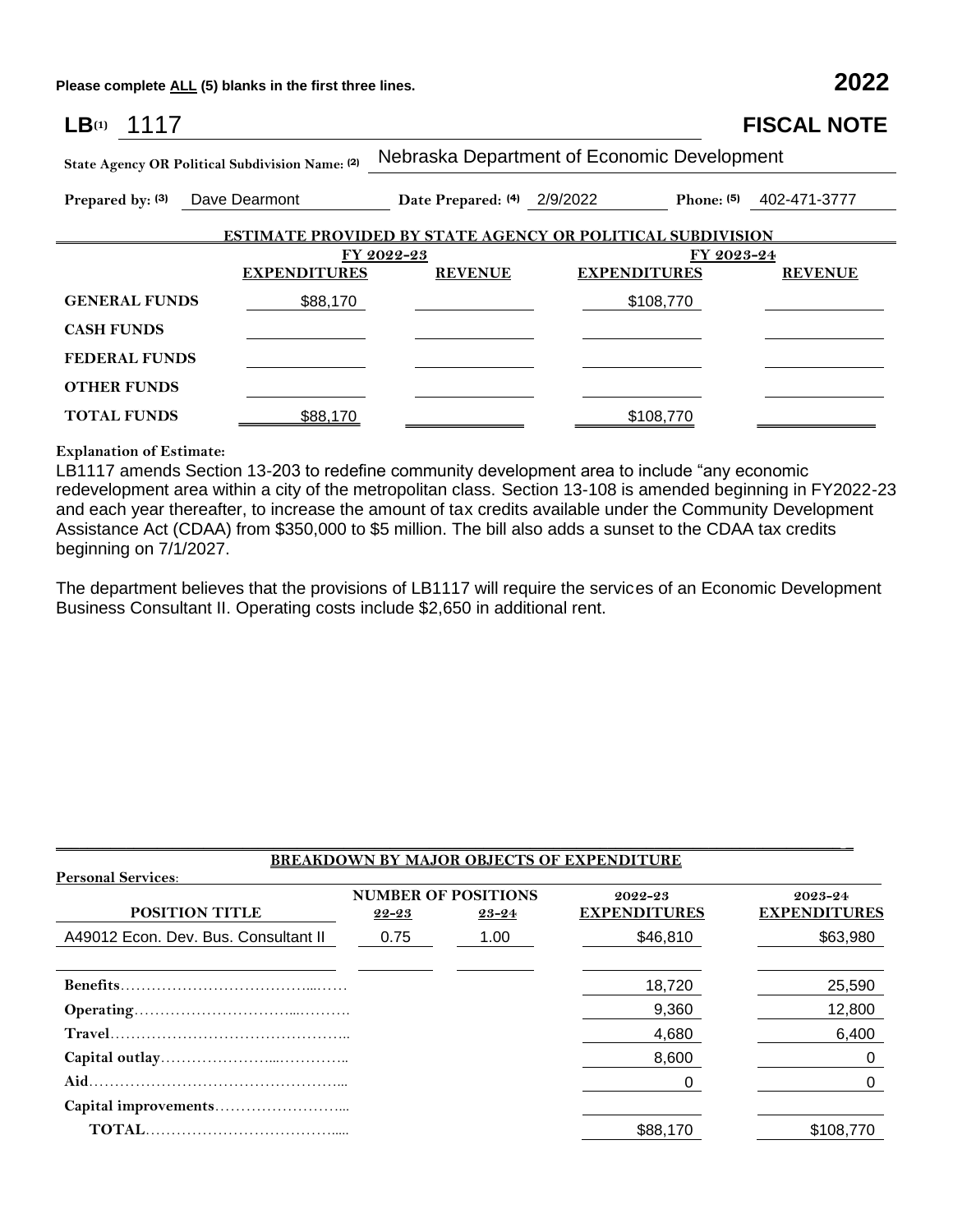## **LB 1117 Fiscal Note 2022**

| <b>State Agency Estimate</b>             |              |                |              |                |                 |                 |
|------------------------------------------|--------------|----------------|--------------|----------------|-----------------|-----------------|
| State Agency Name: Department of Revenue |              |                |              |                | Date Due LFO:   |                 |
| Approved by: Tony Fulton                 |              | Date Prepared: | 2/11/2022    |                | Phone: 471-5896 |                 |
|                                          | FY 2022-2023 |                | FY 2023-2024 |                | FY 2024-2025    |                 |
|                                          | Expenditures | Revenue        | Expenditures | Revenue        | Expenditures    | Revenue         |
| General Funds                            |              | \$(1,701,000)  |              | \$ (2,313,000) |                 | $$$ (3,146,000) |
| Cash Funds                               |              |                |              |                |                 |                 |
| <b>Federal Funds</b>                     |              |                |              |                |                 |                 |
| Other Funds                              |              |                |              |                |                 |                 |
| <b>Total Funds</b>                       |              | \$(1,701,000)  |              | (2,313,000)    |                 | $$$ (3,146,000) |
|                                          |              |                |              |                |                 |                 |

LB 1117 would amend three sections of statute dealing with the Community Development Assistance Act and provide a July 1, 2027 sunset date for grants of the tax credits by the Department of Economic Development (DED). The bill would define "community development area" to include economic redevelopment areas within a city of the metropolitan class. "Economic redevelopment area" would be defined as an area in which: (a) the average unemployment rate is at least 150% of the state average and (b) the average poverty rate is at least 20%. The bill would also increase the permissible amount of tax credits that can be granted each fiscal year from \$350,000 for fiscal years prior to 2021-22 to \$5 million for fiscal years 2022-23 and thereafter.

The Department of Revenue (DOR) estimates the program will gradually increase toward the cap of \$5 million over several years. DOR estimates the fiscal impact to the General Fund revenues would be as follows:

| FY 2022-23 | \$(1,701,000)   |
|------------|-----------------|
| FY 2023-24 | \$(2,313,000)   |
| FY 2024-25 | $$$ (3,146,000) |
| FY 2025-26 | \$(4,279,000)   |

It is estimated that there will be no costs to DOR to implement this bill.

The operative date for this bill is three months after adjournment.

| <b>Major Objects of Expenditure</b> |                                                                                                                                                                                                                                                                                                                                                                                                                                                                                                                          |                         |                     |                     |                                  |                                  |                              |
|-------------------------------------|--------------------------------------------------------------------------------------------------------------------------------------------------------------------------------------------------------------------------------------------------------------------------------------------------------------------------------------------------------------------------------------------------------------------------------------------------------------------------------------------------------------------------|-------------------------|---------------------|---------------------|----------------------------------|----------------------------------|------------------------------|
| <b>Class Code</b>                   | <b>Classification Title</b>                                                                                                                                                                                                                                                                                                                                                                                                                                                                                              | $22 - 23$<br><b>FTE</b> | 23-24<br><b>FTE</b> | 24-25<br><b>FTE</b> | $22 - 23$<br><b>Expenditures</b> | $23 - 24$<br><b>Expenditures</b> | 24-25<br><b>Expenditures</b> |
|                                     |                                                                                                                                                                                                                                                                                                                                                                                                                                                                                                                          |                         |                     |                     |                                  |                                  |                              |
|                                     |                                                                                                                                                                                                                                                                                                                                                                                                                                                                                                                          |                         |                     |                     |                                  |                                  |                              |
|                                     |                                                                                                                                                                                                                                                                                                                                                                                                                                                                                                                          |                         |                     |                     |                                  |                                  |                              |
|                                     |                                                                                                                                                                                                                                                                                                                                                                                                                                                                                                                          |                         |                     |                     |                                  |                                  |                              |
| Benefits                            |                                                                                                                                                                                                                                                                                                                                                                                                                                                                                                                          |                         |                     |                     |                                  |                                  |                              |
|                                     |                                                                                                                                                                                                                                                                                                                                                                                                                                                                                                                          |                         |                     |                     |                                  |                                  |                              |
|                                     | $\begin{minipage}[c]{0.9\linewidth} \textbf{True} \end{minipage} \begin{minipage}[c]{0.9\linewidth} \textbf{True} \end{minipage} \begin{minipage}[c]{0.9\linewidth} \textbf{True} \end{minipage} \begin{minipage}[c]{0.9\linewidth} \textbf{True} \end{minipage} \begin{minipage}[c]{0.9\linewidth} \textbf{True} \end{minipage} \begin{minipage}[c]{0.9\linewidth} \textbf{True} \end{minipage} \begin{minipage}[c]{0.9\linewidth} \textbf{True} \end{minipage} \begin{minipage}[c]{0.9\linewidth} \textbf{True} \end{$ |                         |                     |                     |                                  |                                  |                              |
|                                     |                                                                                                                                                                                                                                                                                                                                                                                                                                                                                                                          |                         |                     |                     |                                  |                                  |                              |
|                                     |                                                                                                                                                                                                                                                                                                                                                                                                                                                                                                                          |                         |                     |                     |                                  |                                  |                              |
| <b>Total</b>                        |                                                                                                                                                                                                                                                                                                                                                                                                                                                                                                                          |                         |                     |                     |                                  |                                  |                              |